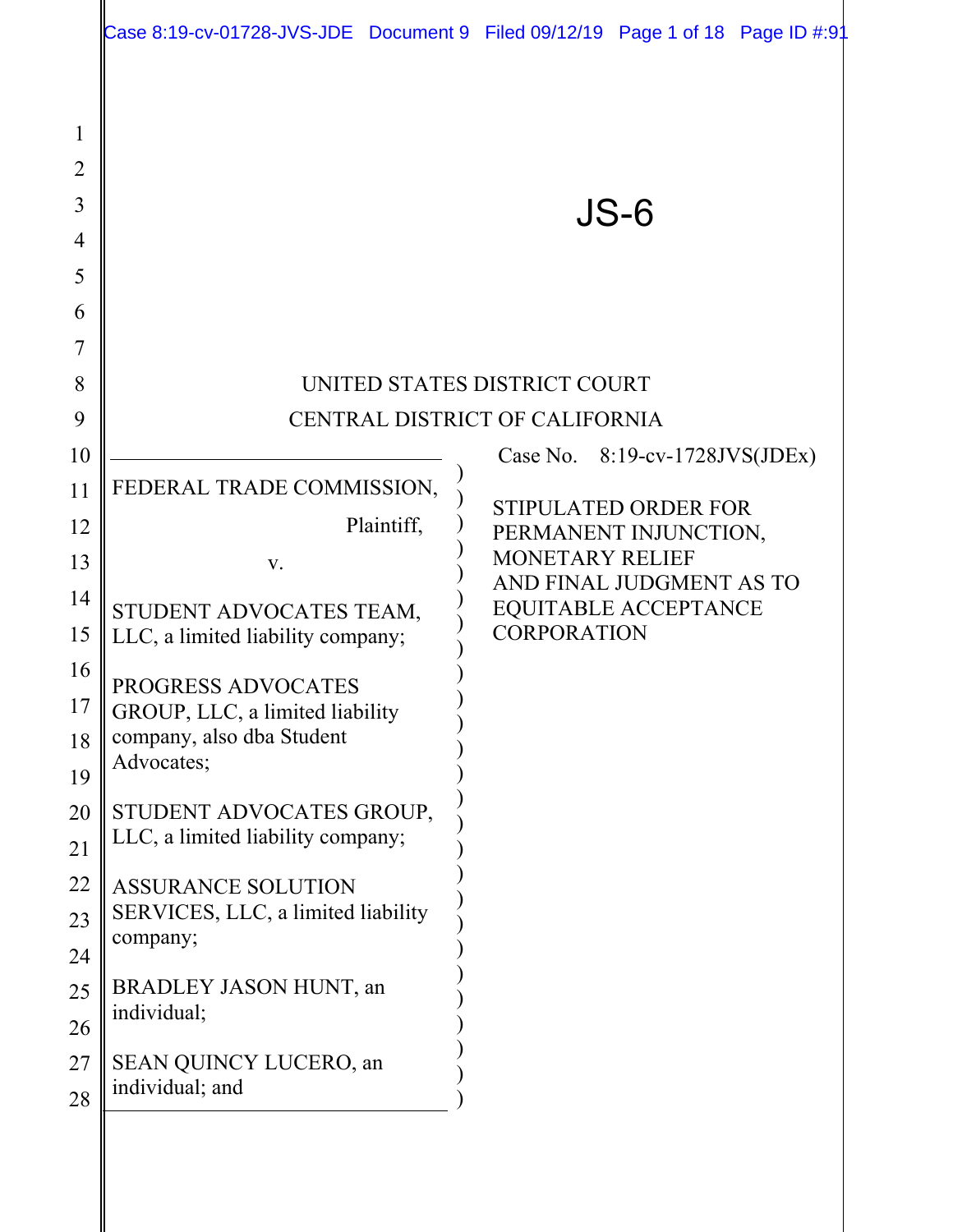)  $\overline{)}$  $\overline{)}$  $\overline{)}$  $\overline{)}$  $\overline{)}$ 

EQUITABLE ACCEPTANCE CORPORATION, a corporation,

Defendants.

Plaintiff the Federal Trade Commission ("Plaintiff," "Commission" or "FTC") filed its Complaint for Permanent Injunction and Other Equitable Relief ("Complaint") in this matter, pursuant to Sections 13(b) and 19 of the Federal Trade Commission Act ("FTC Act"), 15 U.S.C. §§ 53(b) and 57b, the Telemarketing and Consumer Fraud and Abuse Act ("Telemarketing Act"), 15 U.S.C. §§ 6101-6108, and the Truth in Lending Act ("TILA"), 15 U.S.C. § 1601- 1666j. Plaintiff and Defendant Equitable Acceptance Corporation ("EAC") stipulate to the entry of this Stipulated Order for Permanent Injunction and Monetary Relief ("Order") to resolve all matters in dispute in this action between them.

THEREFORE, IT IS ORDERED as follows:

#### **FINDINGS**

1. This Court has jurisdiction over this matter.

 2. The Complaint charges that EAC participated in deceptive acts or practices in violation of the FTC's Trade Regulation Rule entitled the Telemarketing Sales Rule ("TSR"), 16 C.F.R. § 310, by providing substantial assistance or support to Defendants Progress Advocates Group, LLC dba Student Advocates; Student Advocates Team, LLC; Student Advocates Group, LLC; and Assurance Solutions Services, LLC (collectively, "Corporate Debt Relief Defendants") and individual defendants, Bradley Jason Hunt and Sean Quincy Lucero, whom EAC allegedly knew, or consciously avoided knowing, were engaged in violations of the TSR, and charges that these acts or practices are

1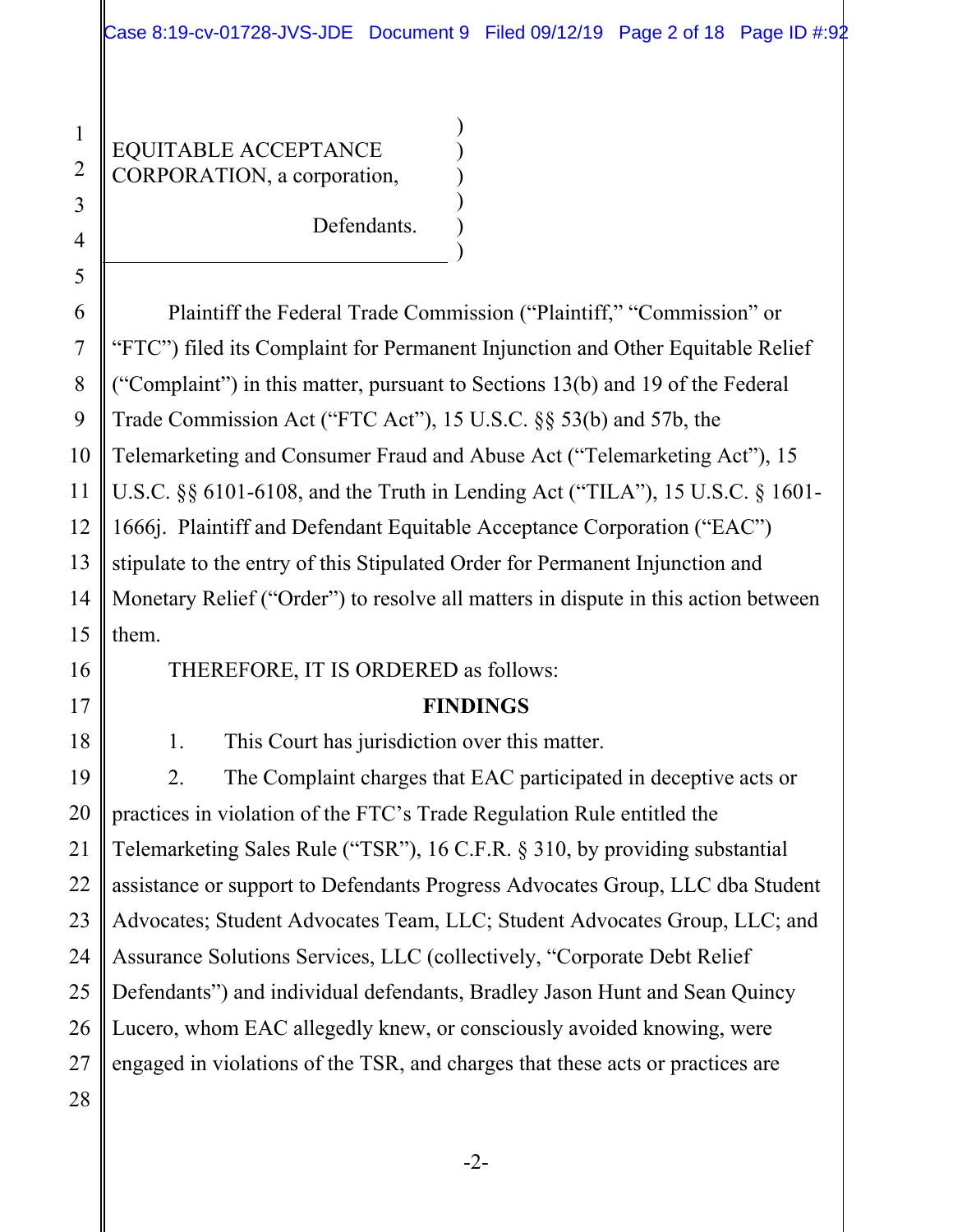deceptive telemarketing acts or practices that violate the TSR, 16 C.F.R. § 310.3(b).

 3. The Complaint also charges that EAC, in the offering or extension of credit to consumers for purchase of Corporate Debt Relief Defendants' products or services, misstated the terms of these loans in violation of the Truth in Lending Act ("TILA"), 15 U.S.C.  $\S$ § 1631 and 1638, and its implementing Regulation Z, 12 C.F.R. §§ 1026.17 and 1026.18.

 10 4. EAC neither admits nor denies any of the allegations in the Complaint, except as specifically stated in this Order. Only for purposes of this action, EAC admits the facts necessary to establish jurisdiction.

 12 13 5. EAC waives any claim that it may have under the Equal Access to Justice Act, 28 U.S.C. § 2412, concerning the prosecution of this action through the date of this Order, and agrees to bear its own costs and attorney fees.

 6. EAC and Plaintiff waive all rights to appeal or otherwise challenge or contest the validity of this Order.

**DEFINITIONS** 

A. "**Assisting Others**" includes:

 1. performing customer service functions, including receiving or responding to consumer complaints;

 2. formulating or providing, or arranging for the formulation or provision of, any advertising or marketing material, including any telephone sales script, direct mail solicitation, or the design, text, or use of images of any Internet website, email, or other electronic communication;

 3. formulating or providing, or arranging for the formulation or provision of, any marketing support material or service, including web or Internet Protocol addresses or domain name registration for any Internet websites, affiliate marketing services, or media placement services;

1

2

3

4

5

6

7

8

9

11

14

15

16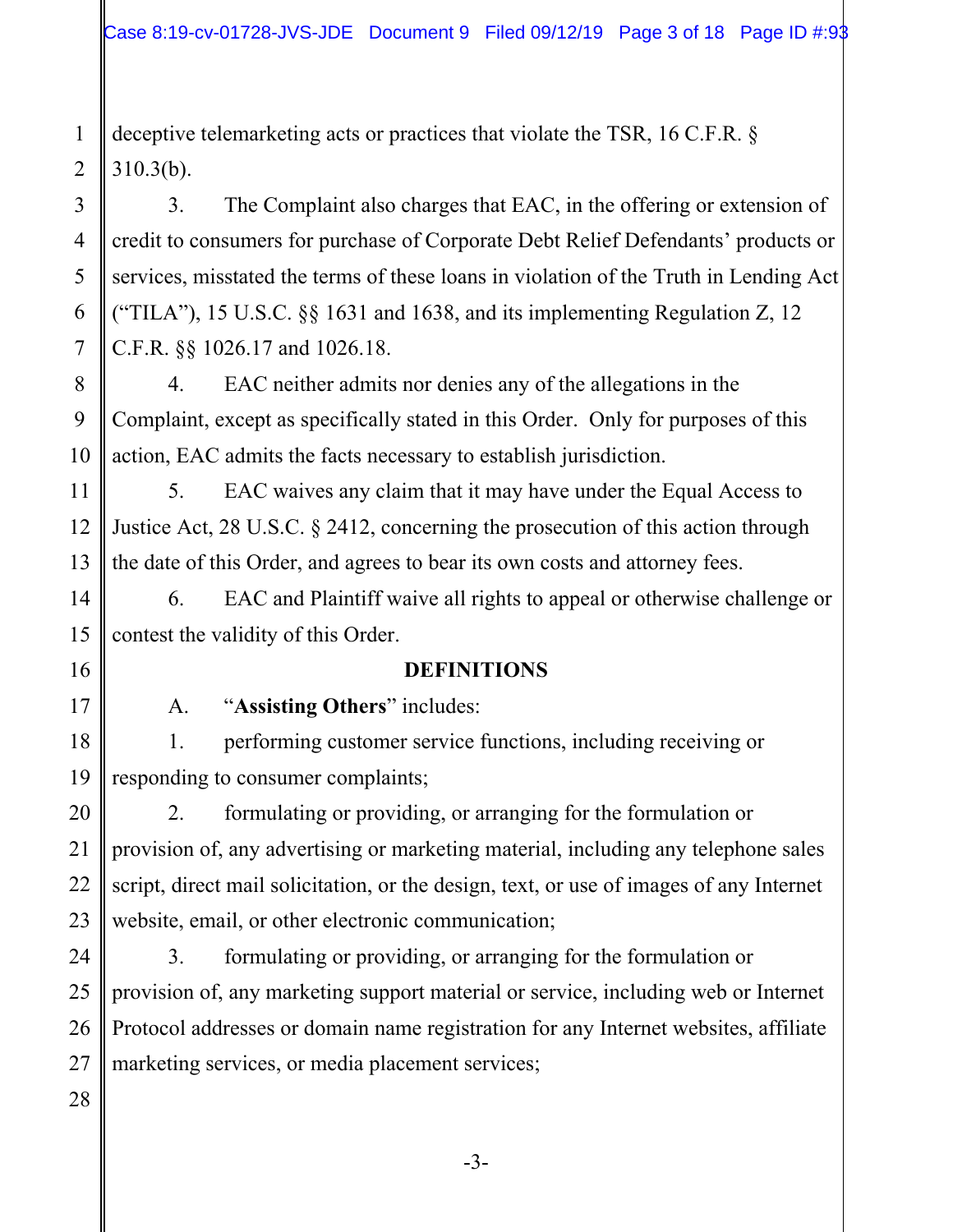1 4. providing names of, or assisting in the generation of, potential customers;

 5. performing marketing, billing, or payment services of any kind; or 6. acting or serving as an owner, officer, director, manager, or principal of any entity.

 B. "**Consumer Reporting Agency**" or "**CRA**" shall mean any Person which, for monetary fees, dues, or on a cooperative nonprofit basis, regularly engages in whole or in part in the practice of assembling or evaluating consumer credit information or other information on consumers for the purpose of furnishing consumer reports to third parties, and which uses any means or facility of interstate commerce for the purpose of preparing or furnishing consumer reports.

 C. "**Corporate Debt Relief Defendants**" means Progress Advocates Group, LLC dba Student Advocates; Student Advocates Team, LLC; Student Advocates Group, LLC; and Assurance Solutions Services, LLC, individually, collectively or in any combination.

 D. "**Dealer**" means any Person for whom EAC is providing credit services to consumers for the purchase of that Person's product or service.

E. "**Debt**" means any obligation or alleged obligation of a consumer to pay money arising out of a transaction in which the money, property, or services that are the subject of the transaction are primarily for personal, family, or household purposes, whether or not such obligation has been reduced to judgment.

F. "**Person**" means a natural person, organization, or other legal entity, including a corporation, partnership, proprietorship, association, cooperative, or any other group or combination acting as an entity.

G. "**Secured or Unsecured Debt Relief Product or Service**" means:

 1. With respect to any mortgage, loan, Debt, or obligation between a person and one or more secured or unsecured creditors or debt collectors, any product, service, plan, or program represented, expressly or by implication, to: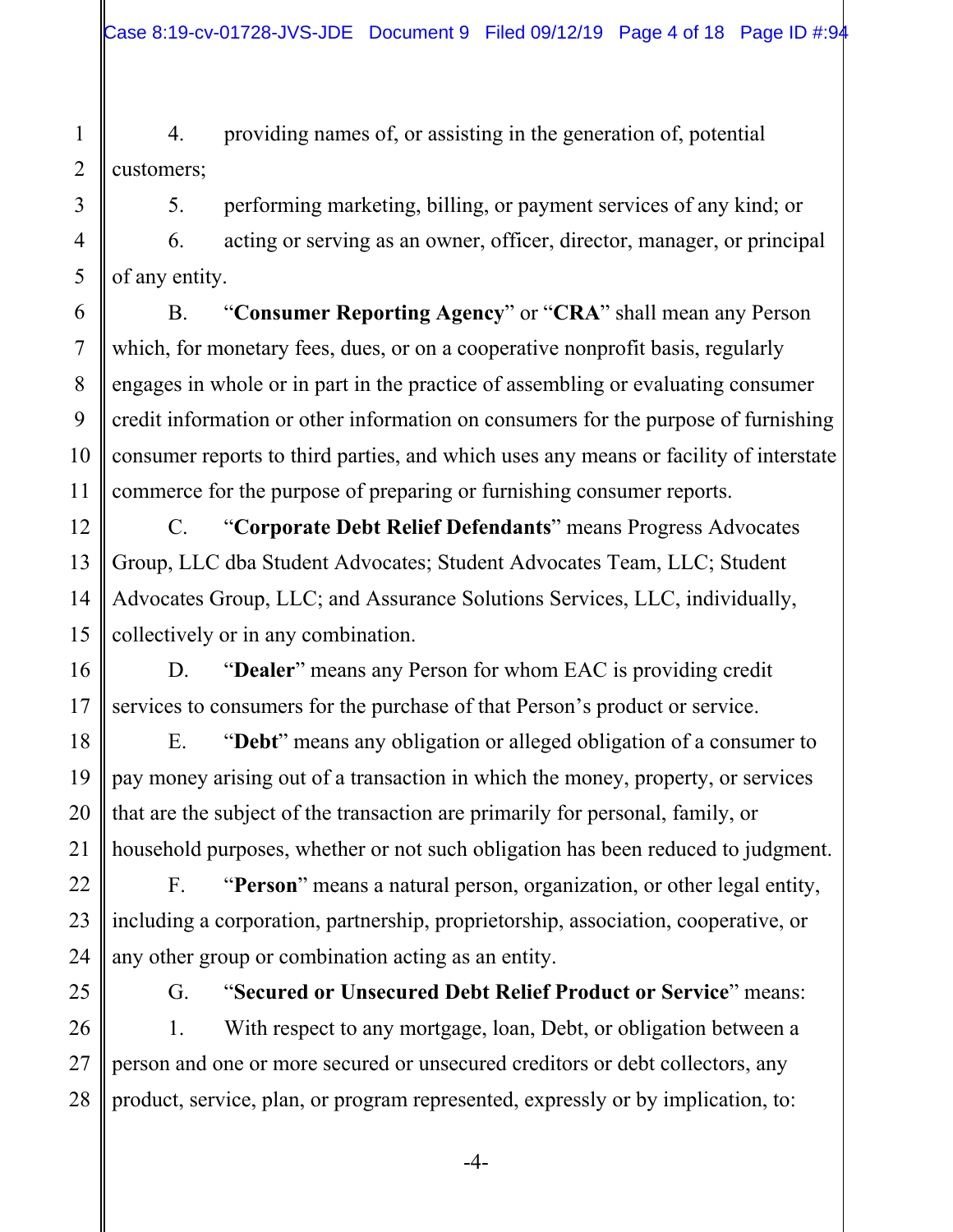Case 8:19-cv-01728-JVS-JDE Document 9 Filed 09/12/19 Page 5 of 18 Page ID #:95

 a. stop, prevent, or postpone any mortgage or deed of foreclosure sale for a person's dwelling, any other sale of collateral, any repossession of a person's dwelling or other collateral, or otherwise save a person's dwelling or other collateral from foreclosure or repossession;

 b. negotiate, obtain, or arrange a modification, or renegotiate, settle, or in any way alter any terms of the mortgage, loan, Debt, or obligation, including a reduction in the amount of interest, principal balance, monthly payments, or fees owed by a person to a secured or unsecured creditor or debt collector;

 c. obtain any forbearance or modification in the timing of payments from any secured or unsecured holder or servicer of any mortgage, loan, Debt, or obligation;

 d. negotiate, obtain, or arrange any extension of the period of time within which a person may (i) cure his or her default on the mortgage, loan, Debt, or obligation, (ii) reinstate his or her mortgage, loan, Debt, or obligation, (iii) redeem a dwelling or other collateral, or (iv) exercise any right to reinstate the mortgage, loan, Debt, or obligation or redeem a dwelling or other collateral;

 e. obtain any waiver of an acceleration clause or balloon payment contained in any promissory note or contract secured by any dwelling or other collateral; or

 f. negotiate, obtain, or arrange (i) a short sale of a dwelling or other collateral, (ii) a deed-in-lieu of foreclosure, or (iii) any other disposition of a mortgage, loan, Debt, or obligation other than a sale to a third party that is not the secured or unsecured loan holder.

The foregoing shall include any manner of claimed assistance, including auditing or examining a person's application for the mortgage, loan, Debt, or obligation.

1

-5-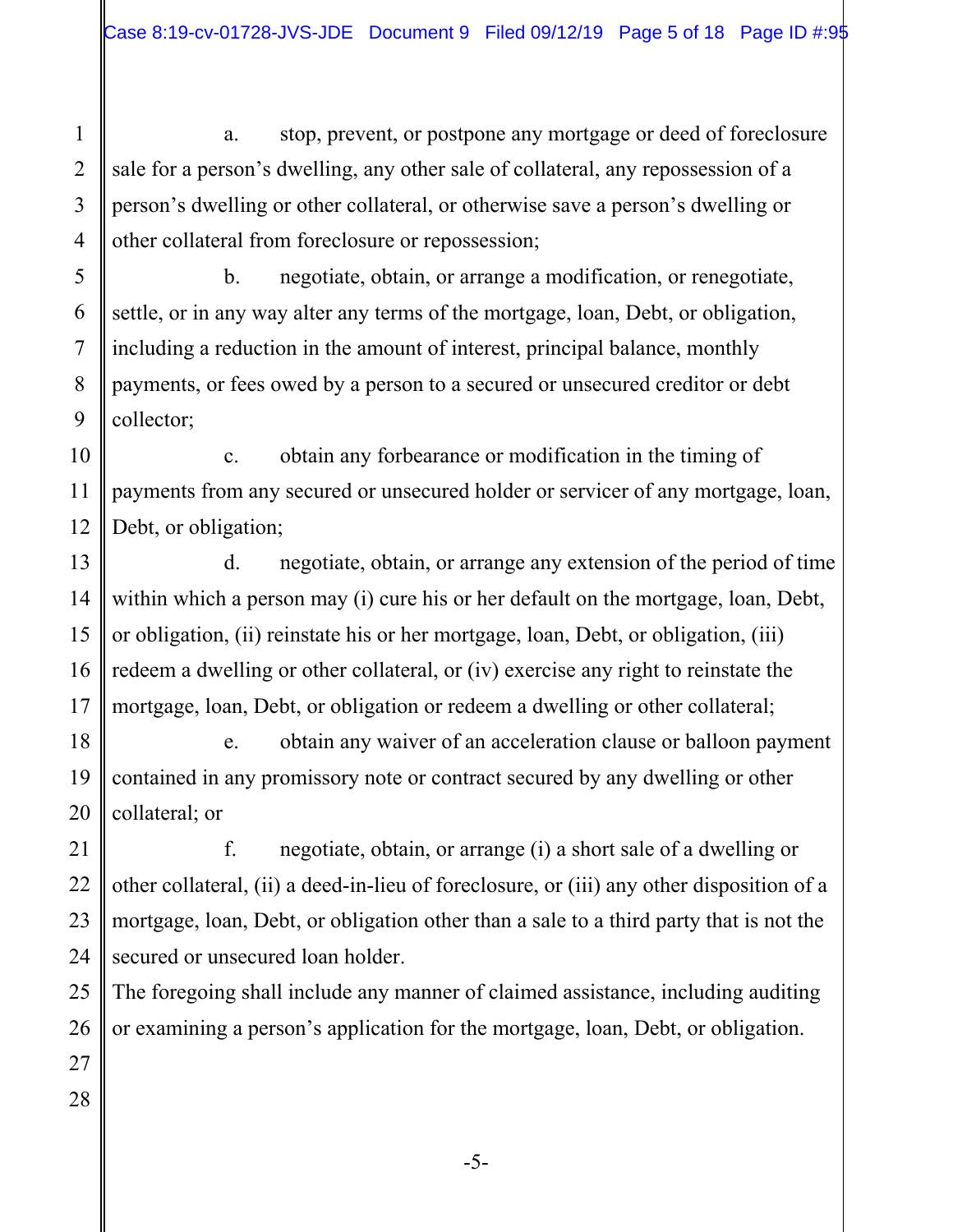2. With respect to any loan, Debt, or obligation between a person and one or more unsecured creditors or debt collectors, any product, service, plan, or program represented, expressly or by implication, to:

 a. repay one or more unsecured loans, Debts, or obligations; or b. combine unsecured loans, Debts, or obligations into one or more new loans, Debts, or obligations.

#### **I.**

## **BAN ON SECURED AND UNSECURED DEBT RELIEF PRODUCTS AND SERVICES**

 IT IS ORDERED that EAC is permanently restrained and enjoined from financing the purchase of, or Assisting Others in the advertising, marketing, promoting, offering for sale, selling, financing the purchase of, any Secured or Unsecured Debt Relief Product or Service.

#### **II.**

## **PROHIBITION AGAINST MISREPRESENTATIONS RELATING TO FINANCIAL PRODUCTS AND SERVICES**

 IT IS FURTHER ORDERED that EAC, EAC's officers, agents, employees, and attorneys, and all other Persons in active concert or participation with any of them, who receive actual notice of this Order, whether acting directly or indirectly, in connection with the advertising, marketing, promoting, offering for sale, or selling of any financial product or service, are permanently restrained and enjoined from misrepresenting, or Assisting Others in misrepresenting, expressly or by implication:

 A. the terms or rates that are available for any loan or other extension of credit, including:

1. closing costs or other fees;

 2. the payment schedule, monthly payment amount(s), any balloon payment, or other payment terms;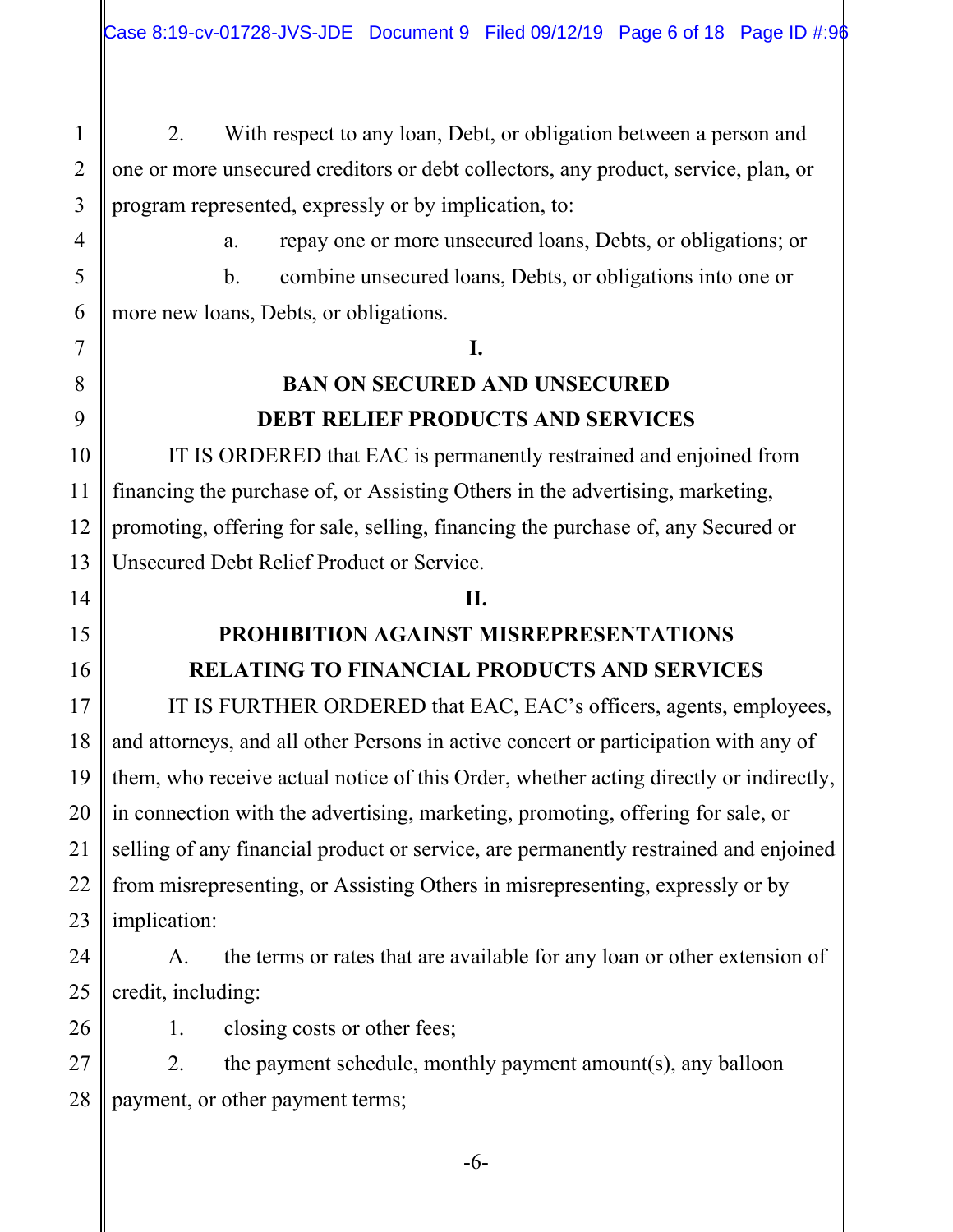3. the interest rate(s), annual percentage rate(s), or finance charge(s), and whether they are fixed or adjustable;

1

2

3

4

5

6

7

8

9

10

11

12

13

14

15

16

17

18

19

20

21

22

23

24

25

26

27

28

 4. the loan amount, credit amount, draw amount, or outstanding balance; the loan term, draw period, or maturity; or any other term of credit;

 5. the amount of cash to be disbursed to the borrower out of the proceeds, or the amount of cash to be disbursed on behalf of the borrower to any third parties;

 6. whether any specified minimum payment amount covers both interest and principal, and whether the credit has or can result in negative amortization; or

 7. that the credit does not have a prepayment penalty or whether subsequent refinancing may trigger a prepayment penalty and/or other fees;

 B. the ability to improve or otherwise affect a consumer's credit record, credit history, credit rating, or ability to obtain credit, including that a consumer's credit record, credit history, credit rating, or ability to obtain credit can be improved by permanently removing current, accurate negative information from the consumer's credit record or history;

C. that a consumer will receive legal representation; or

 D. any other fact material to consumers concerning any good or service, such as: the total costs; any material restrictions, limitations, or conditions; or any material aspect of its performance, efficacy, nature, or central characteristics.

# **PROHIBITION AGAINST MISREPRESENTATIONS RELATING TO ANY PRODUCTS OR SERVICES**

**III.** 

 IT IS FURTHER ORDERED that EAC, EAC's officers, agents, employees, and attorneys, and all other Persons in active concert or participation with any of them, who receive actual notice of this Order, whether acting directly or indirectly, in connection with the advertising, marketing, promoting, offering for sale, or selling of any product, service, plan, or program, are permanently restrained and

-7-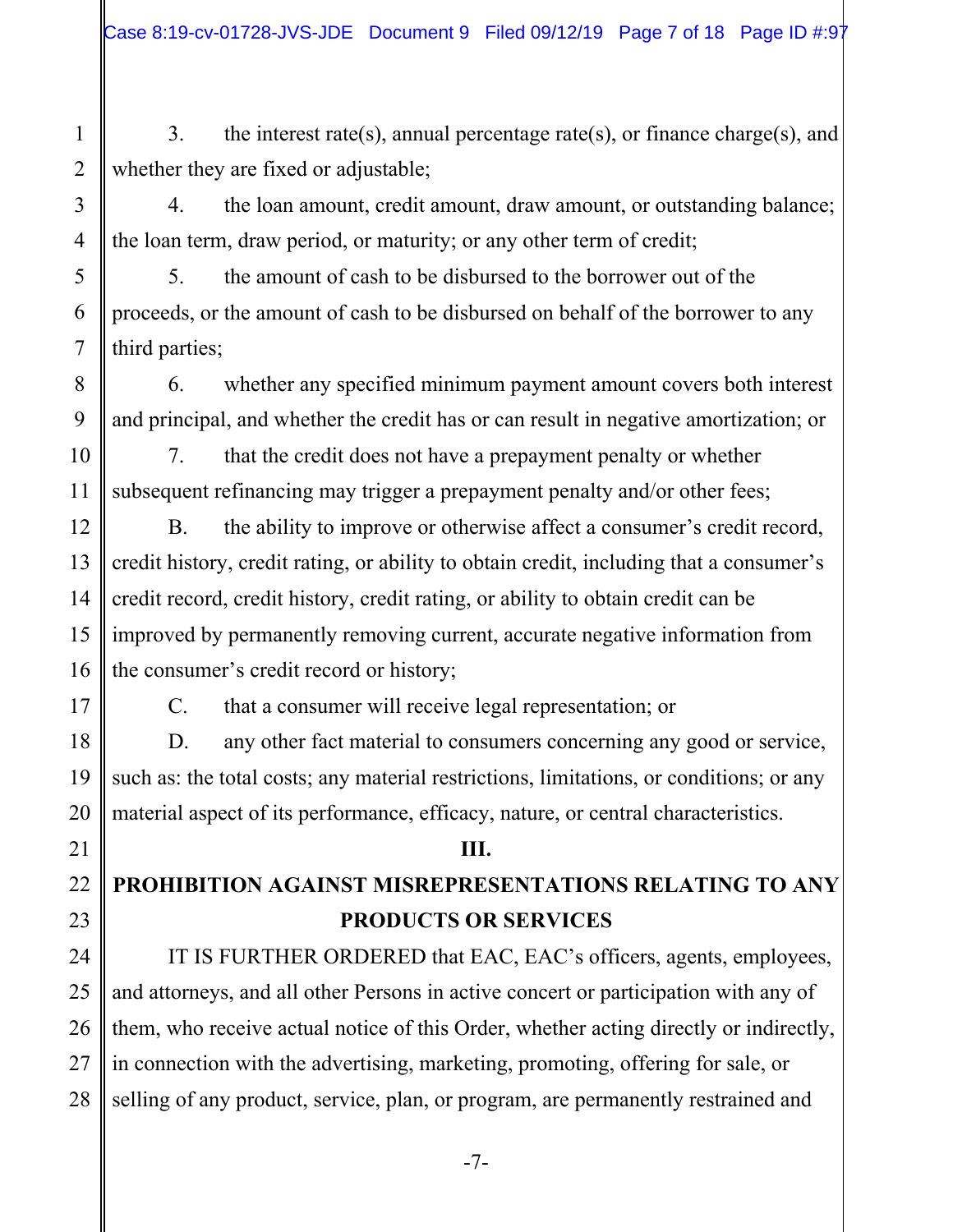enjoined from misrepresenting, or Assisting Others in misrepresenting, expressly or by implication:

 A. any material aspect of the nature or terms of any refund, cancellation, exchange, or repurchase policy, including the likelihood of a consumer obtaining a full or partial refund, or the circumstances in which a full or partial refund will be granted to the consumer;

 B. that any Person is affiliated with, endorsed or approved by, or otherwise connected to any other Person; government entity; public, non-profit, or other noncommercial program; or any other program;

 C. the nature, expertise, position, or job title of any Person who provides any product, service, plan, or program; or

 D. any other fact material to consumers concerning any good or service, such as: the total costs; any material restrictions, limitations, or conditions; or any material aspect of its performance, efficacy, nature, or central characteristics.

#### **IV.**

## **REQUIRED DISCLOSURES**

 IT IS FURTHER ORDERED that EAC, EAC's officers, agents, employees, and attorneys, and all other Persons in active concert or participation with any of them, who receive actual notice of this Order, whether acting directly or indirectly, in connection with the advertising, marketing, promoting, offering, or extension of credit, are hereby permanently restrained and enjoined from:

A. When extending a fixed amount of credit that a consumer is to repay in one or more installment(s), failing to disclose in writing (electronic or hardcopy), clearly and conspicuously, and in a form that the consumer may keep, before the consumer signs the credit agreement, the following information in a manner reflecting the terms of the legal obligation between the parties:

-8-

- 
- 1. The identity of the creditor;
- 2 The amount financed;

1

2

3

4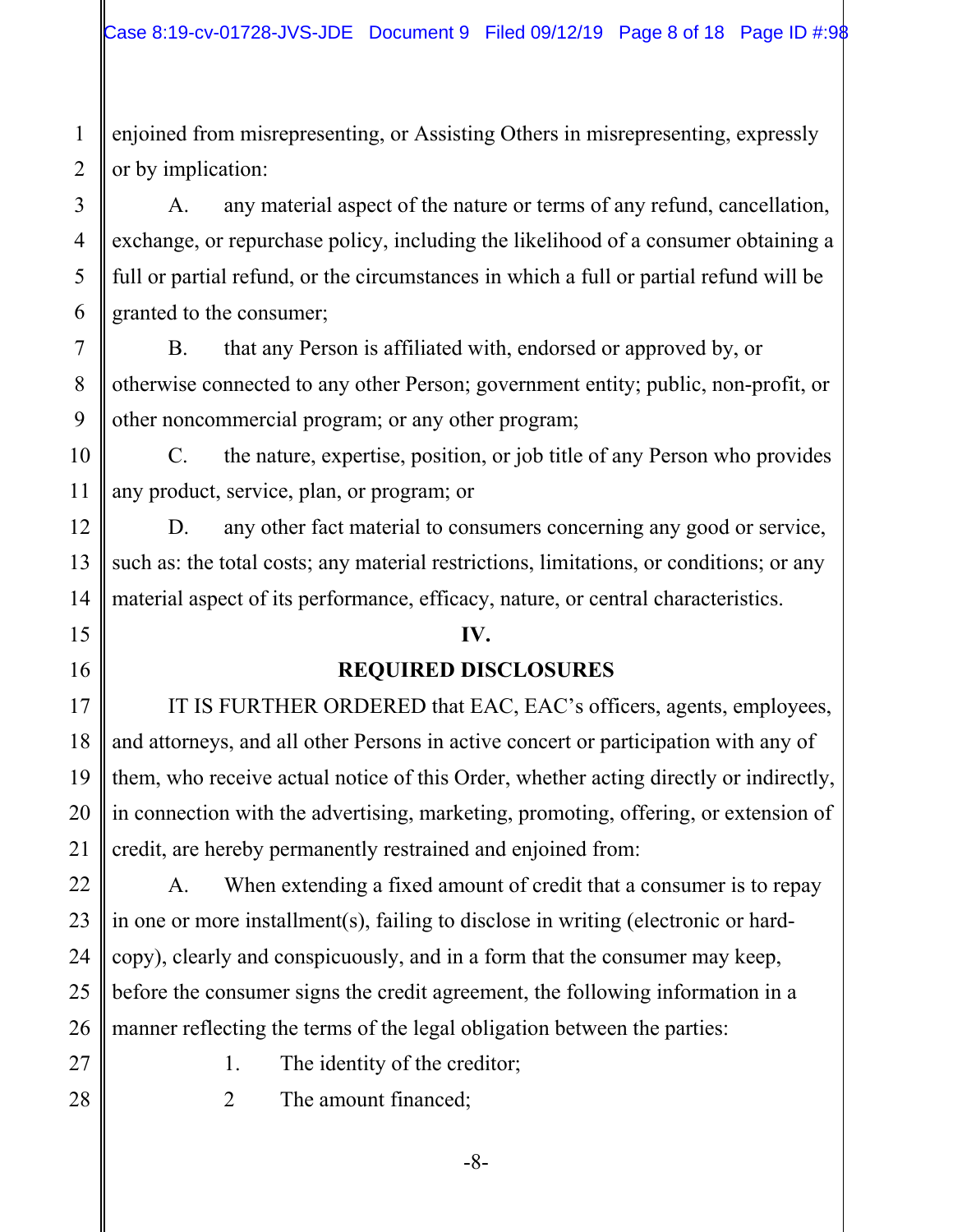- 3. The finance charge;
- 4. The annual percentage rate;
- 5. The payment schedule;
- 6. The total of payments; or

B. Violating any provision of the Truth in Lending Act, 15 U.S.C. §§ 1601-1666j, or Regulation Z, 12 C.F.R. Part 1026.

#### **V.**

# **PROHIBITION AGAINST COLLECTING ON CORPORATE DEBT RELIEF DEFENDANT ACCOUNTS AND CONSUMER NOTIFICATION**

 IT IS FURTHER ORDERED that EAC, EAC's officers, agents, employees, and attorneys, and all other Persons in active concert or participation with any of them, who receive actual notice of this Order, whether acting directly or indirectly, are permanently enjoined from attempting to collect, collecting, or assigning any right to collect payment from any consumer on any Debt or extension of credit related to the consumer's purchase from any Corporate Debt Relief Defendant of any product or service (the "Customer Debt"). EAC shall not sell, assign, or otherwise transfer any Customer Debt. For each Customer Debt that EAC has reported to a Consumer Reporting Agency (CRA), EAC shall, within ten (10) business days after entry of this Order, request that each CRA to which the Debt has been reported delete the Debt from the consumer's credit reporting file. Within ten (10) business days of such request, EAC shall mail a notice to each affected consumer informing the consumer clearly and unambiguously of the following:

(1) that EAC had extended credit to the consumer in connection with a purchase of student-loan related services that the consumer had made, and identifying the specific Corporate Debt Relief Defendant from which the consumer had made the purchase;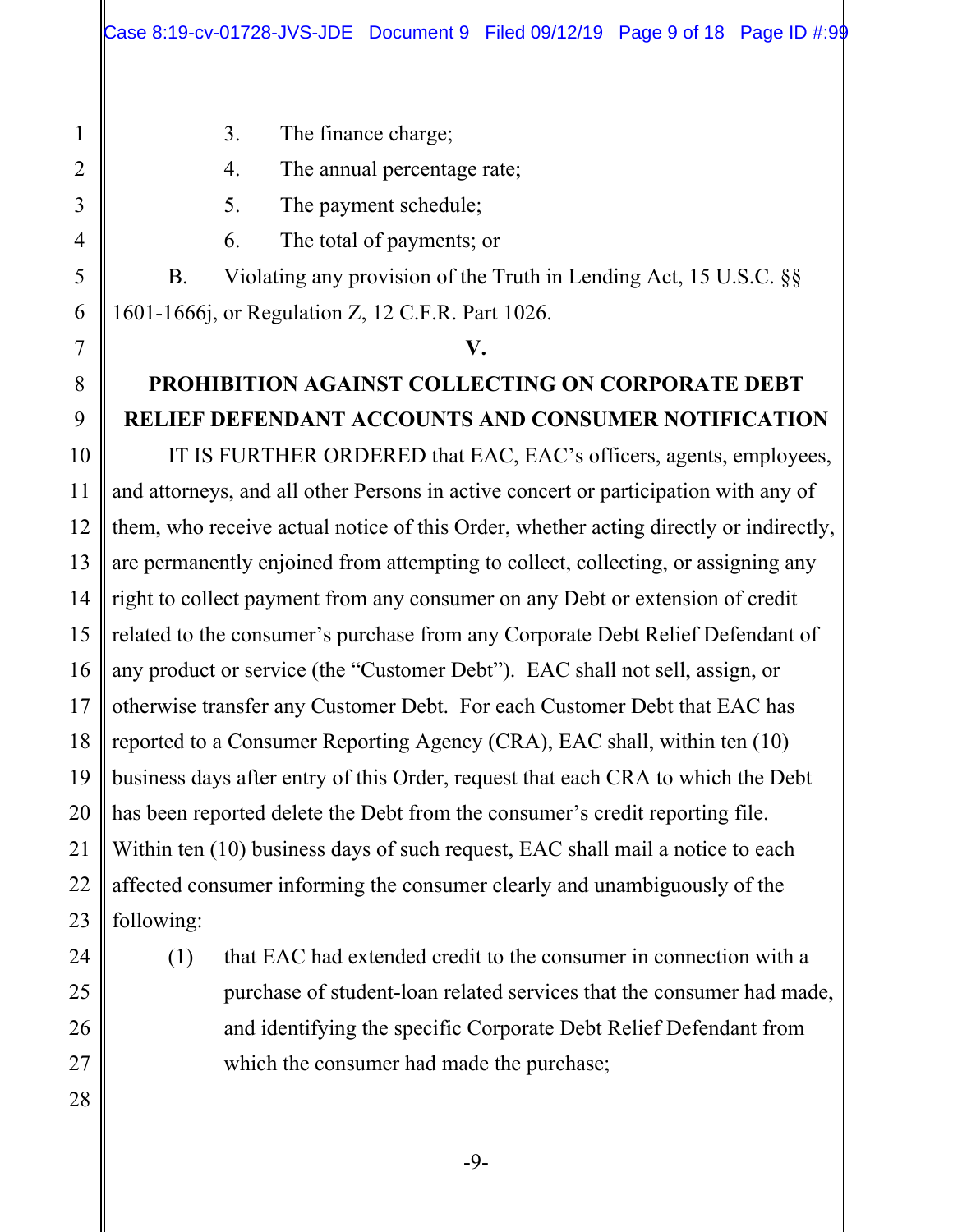1

2

3

4

5

6

7

8

9

10

11

12

13

14

15

16

17

18

19

20

21

22

23

24

25

26

27

- (2) that, pursuant to an agreement with the Federal Trade Commission, EAC will not collect or attempt to collect on any debt that the consumer had incurred as a result of EAC's extension of credit to the consumer;
- (3) that EAC will not sell, assign or otherwise transfer any outstanding debt that the consumer owes to EAC;
- (4) that, to remain in any federal student loan payment assistance program offered by the U.S. Department of Education, and to avoid losing the benefits of continuous enrollment in such a program, the consumer is required each year to re-certify, and update certain information to the Department of Education, and that the consumer should contact the Department of Education or the consumer's student loan servicer, and not EAC, for information as to how and when to submit the required annual re-certification;
- (5) that EAC will no longer report to any information about the consumer's EAC account to any Consumer Reporting Agency, and that for each Consumer Reporting Agency to which EAC has previously reported information about the consumer's account with EAC, EAC has requested that the CRA delete the account from the consumer's credit report; and
- (6) the name and contact information for each CRA to which EAC submitted the request to delete the consumer's account from the consumer's credit reporting file, and the date on which the request was sent.

 28 EAC shall for one year from the date of this Order, keep (a) all contact information for each consumer as to whom EAC is required to send the required notice and (b) the template for the notice that EAC sent to consumers. EAC shall provide the contact information and template to Plaintiff upon request.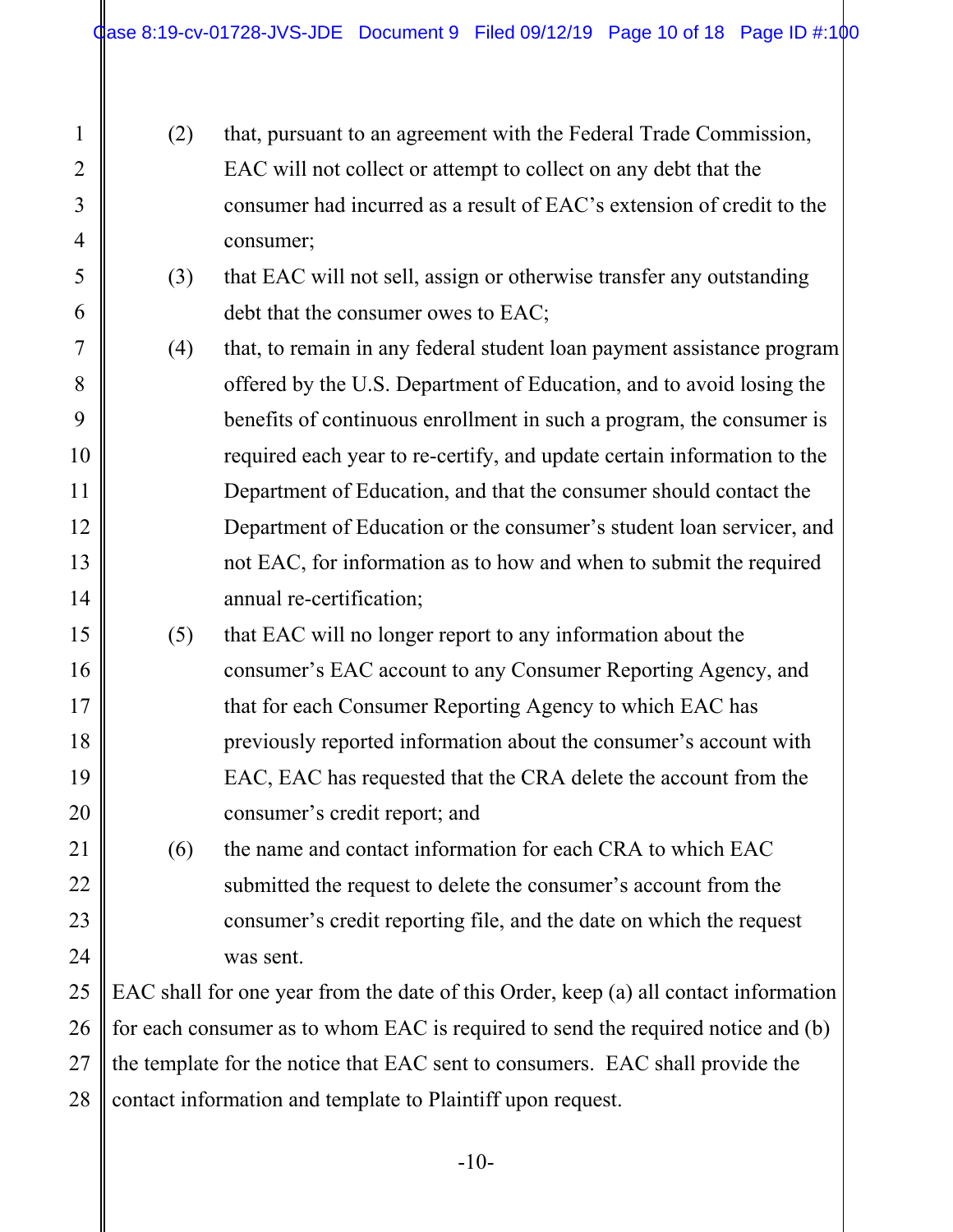## **MONETARY JUDGMENT AND PARTIAL SUSPENSION**

IT IS FURTHER ORDERED that Judgment in the amount of Twenty-Four Million One Hundred One Thousand Eight Hundred Fifty-Four Dollars (\$24,101,854) is entered in favor of Plaintiff against Defendant Equitable Acceptance Corporation as equitable monetary relief.

B. EAC is ordered to pay to Plaintiff Eight Hundred Sixty-Three Thousand Eight Hundred Dollars (\$863,800), which, as EAC stipulates, its undersigned counsel holds in escrow for no purpose other than payment to the Commission. Such payment must be made within 7 days of entry of this Order by electronic fund transfer in accordance with instructions previously provided by a representative of the Commission. Upon such payment the remainder of the judgment is suspended, subject to the Subsections below.

C. Plaintiffs' agreement to the suspension of the judgment is expressly premised upon the truthfulness, accuracy and completeness of EAC's sworn financial statements and related documents (collectively, "EAC Financial Representations") submitted to the Commission. These documents include:

1. the Financial Statement of Corporate Defendant Equitable Acceptance Corporation, signed by Daryl Soeder, on February 18, 2019, including the attachments; and

2. all documents that are listed in a letter dated May 2, 2019 sent by FTC counsel John Jacobs to EAC counsel James Chareq with the subject line "Equitable Acceptance Corp. / FTC Matter 1723036."

D. The suspension of the judgment will be lifted if, upon motion by Plaintiff, the Court finds that EAC failed to disclose any material asset, materially misstated the value of any asset, or made any other material misstatement or omission in the EAC Financial Representations identified above.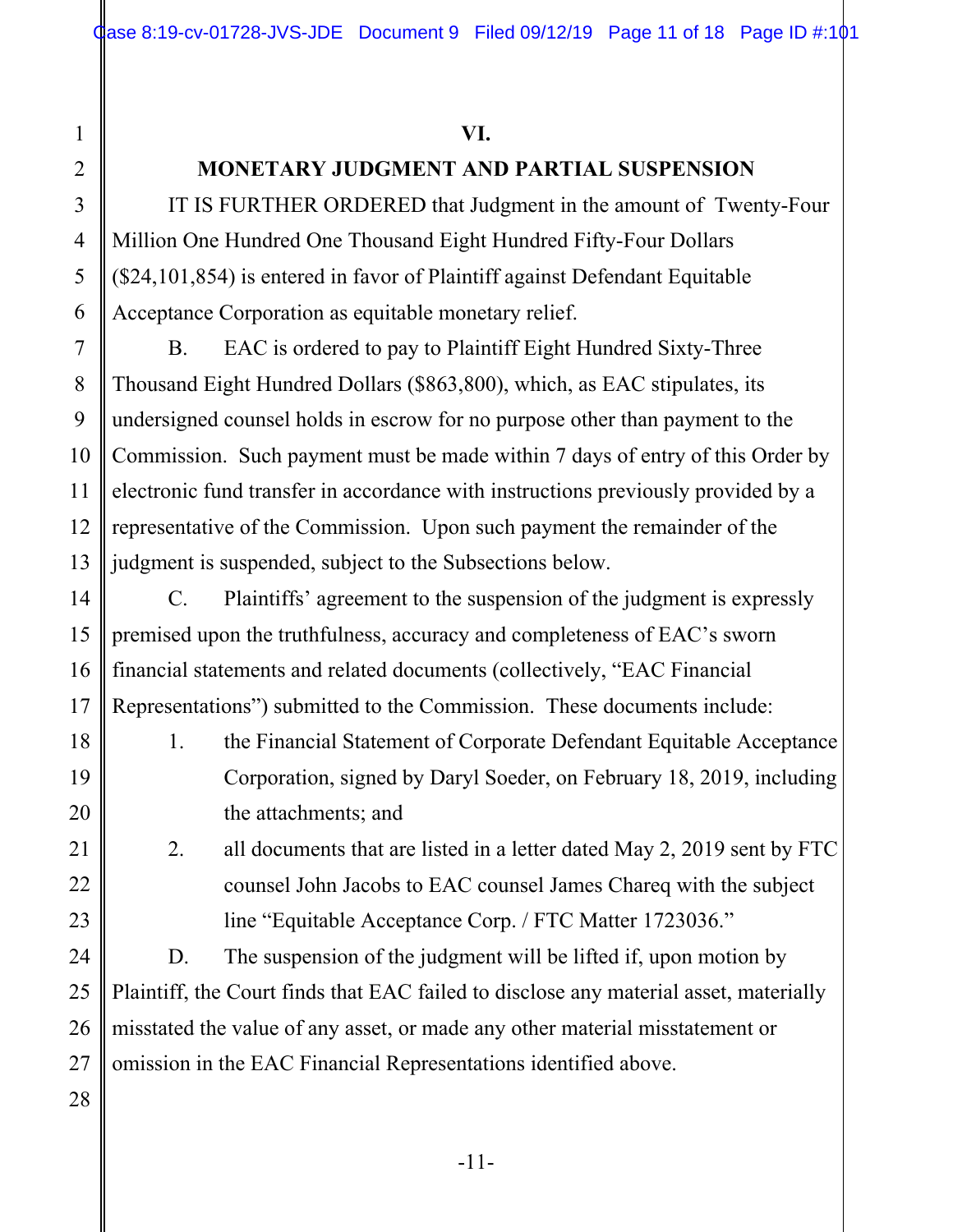E. If the suspension of the judgment is lifted, the judgment becomes immediately due in the amount specified in Subsection A. above (which the parties stipulate only for purposes of this Section represents the consumer injury alleged in the Complaint), less any payment previously made pursuant to this Section, plus interest computed from the date of entry of this Order.

#### **VII.**

## **ADDITIONAL MONETARY PROVISIONS**

## IT IS FURTHER ORDERED that:

1

2

3

4

5

6

7

8

9

10

11

12

13

14

15

17

18

19

20

21

22

A. EAC relinquishes dominion and all legal and equitable right, title, and interest in all assets transferred pursuant to this Order and may not seek the return of any assets.

 16 B. The facts alleged in the Complaint will be taken as true, without further proof, in any subsequent civil litigation by or on behalf of Plaintiff, including in a proceeding to enforce its rights to any payment or monetary judgment pursuant to this Order, such as a nondischargeability complaint in any bankruptcy case.

C. The facts alleged in the Complaint establish all elements necessary to sustain an action by Plaintiff pursuant to Section  $523(a)(2)(A)$  of the Bankruptcy Code, 11 U.S.C. § 523(a)(2)(A), and this Order will have collateral estoppel effect for such purposes.

 23 24 D. EAC acknowledges that its Taxpayer Identification Number, which EAC previously submitted to Plaintiff, may be used for collecting and reporting on any delinquent amount arising out of this Order, in accordance with 31 U.S.C. §7701.

 25 26 27 28 E. All money paid to Plaintiff pursuant to this Order may be deposited into a fund administered by the Plaintiff Federal Trade Commission or its designee to be used for equitable relief, including consumer redress and any attendant expenses for the administration of any redress fund. If Plaintiff decides that direct

-12-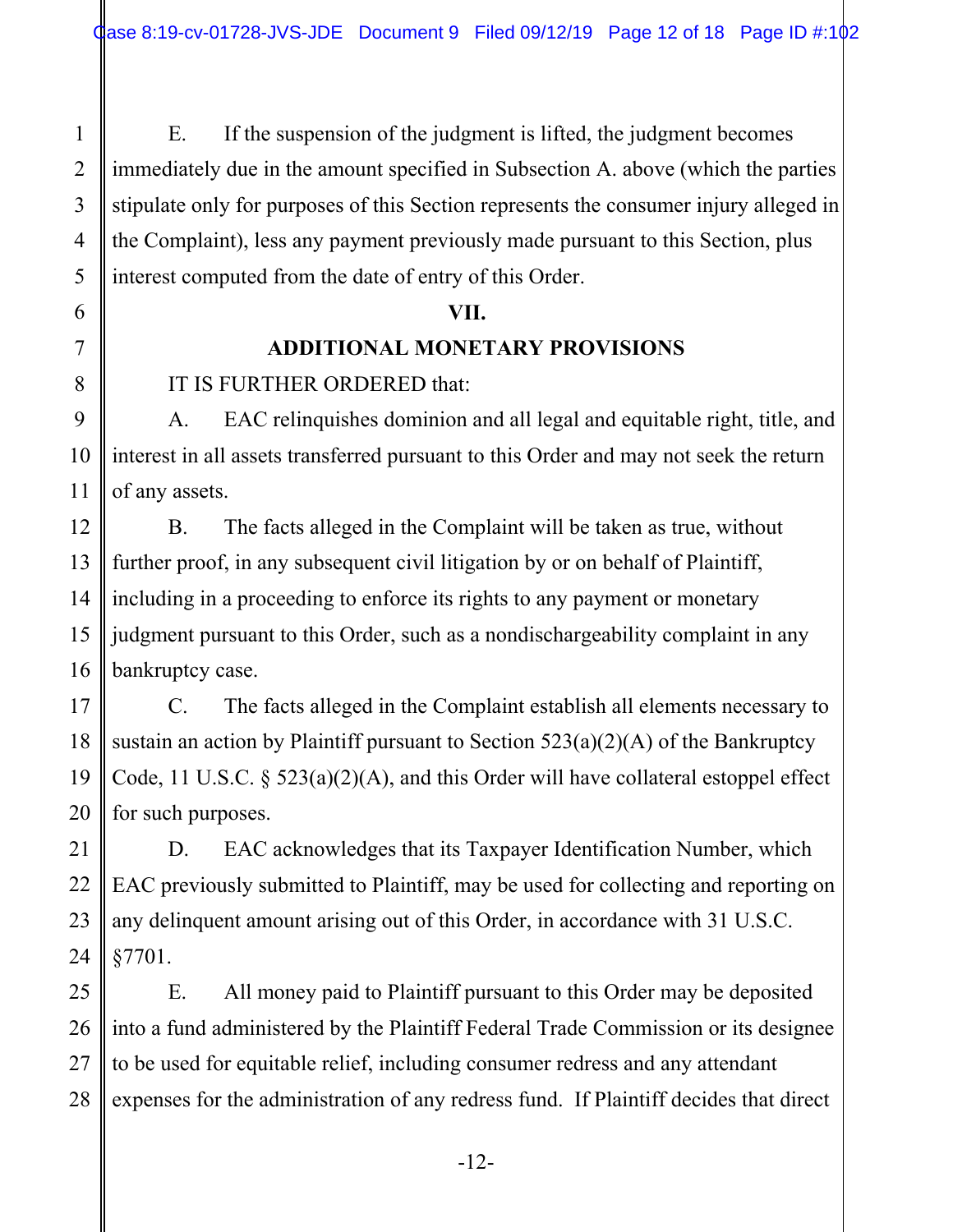redress to consumers is wholly or partially impracticable or money remains after redress is completed, all remaining funds will be deposited to the U.S. Treasury as disgorgement. EAC has no right to challenge any actions Plaintiff or its representatives may take pursuant to this Subsection.

#### **VIII.**

#### **COOPERATION**

 IT IS FURTHER ORDERED that EAC must fully cooperate with representatives of Plaintiff in this case and any investigation related to or associated with the transactions or occurrences that are the subject of the Complaint. EAC must provide truthful and complete information, evidence and testimony. EAC must cause its officers, employees, representatives, or agents to appear for interviews, discovery, hearings, trials, and any other proceeding that a representative of Plaintiff may reasonably request upon 5 days written notice, or other reasonable notice, at such places and times as the representative may designate, without the service of a subpoena.

#### **IX.**

#### **CUSTOMER INFORMATION**

 IT IS FURTHER ORDERED that EAC, EAC's officers, agents, employees, attorneys, and all other Persons or entities in active concert or participation with any of them, who receive actual notice of this Order, are permanently restrained and enjoined from directly or indirectly:

A. failing to provide sufficient customer information to enable Plaintiff to efficiently administer consumer redress. If a representative of Plaintiff requests in writing any information related to redress, EAC must provide it, in the form prescribed by that Plaintiff, within 14 days;

B. disclosing, using, or benefitting from any information relating to any customer of any Corporate Debt Relief Defendant that EAC obtained prior to entry of this Order, including the name, address, telephone number, email address, social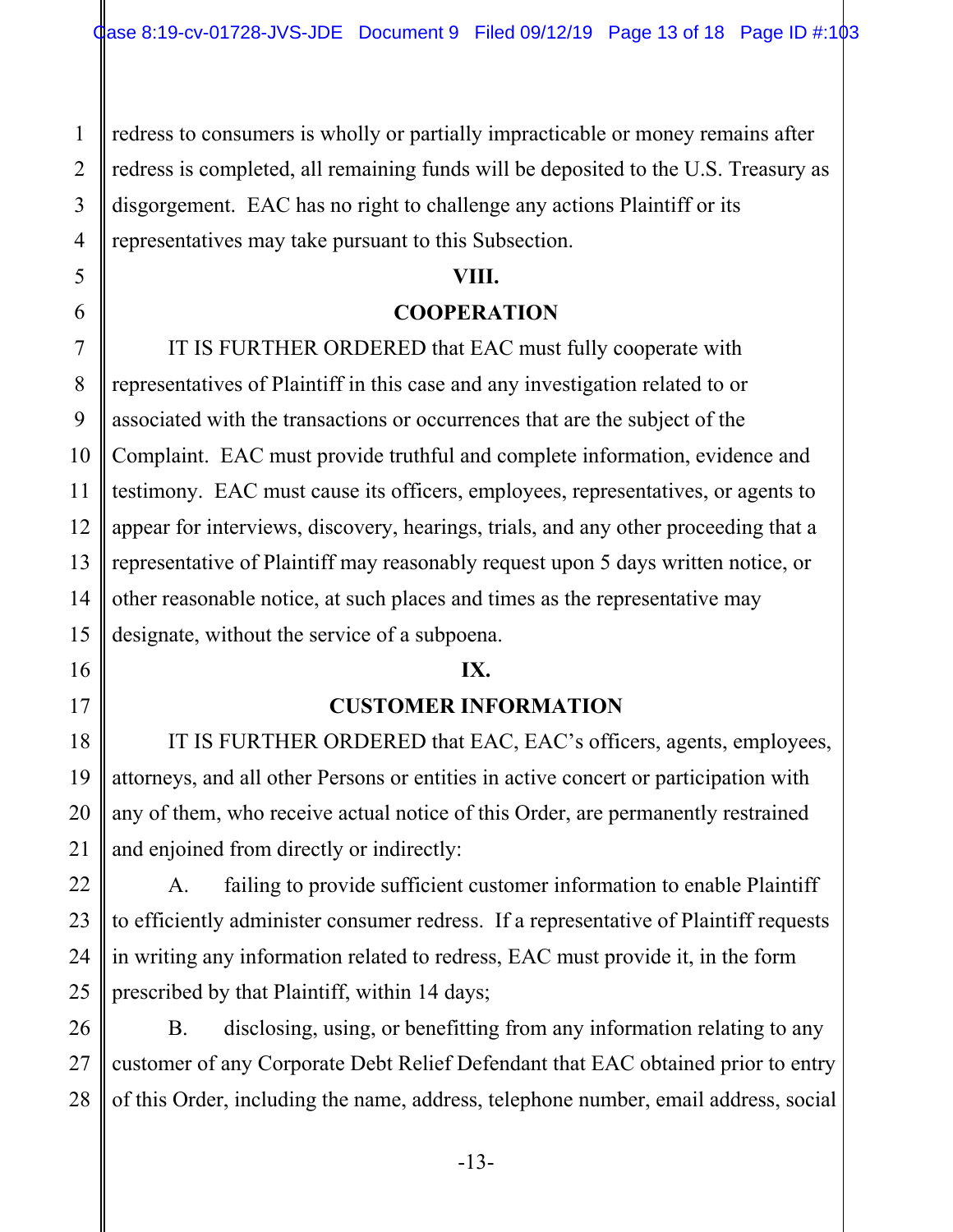security number, FSA ID, other identifying information, or any data that enables access to a customer's account (including a student loan account, credit card, bank account, or other financial account); and

C. failing to destroy Corporate Debt Relief Defendant customer information in all forms in EAC's possession, custody, or control within 30 days after receipt of written direction to do so from a representative of Plaintiff.

 *Provided*, however, that customer information need not be disposed of, and may be disclosed, to the extent requested by a government agency or required by law, regulation, or court order.

## **X.**

**ORDER ACKNOWLEDGMENTS** 

 IT IS FURTHER ORDERED that EAC obtain acknowledgments of receipt of this Order:

A. EAC within 7 days of entry of this Order, must submit to Plaintiff an acknowledgment of receipt of this Order sworn under penalty of perjury.

B. For five 5 years after entry of this Order, EAC for any business that it is the majority owner or controls directly or indirectly must deliver a copy of this Order to: (1) all principals, officers, directors, and LLC managers and members; (2) all employees, agents, and representatives who participate in conduct related to the subject matter of the Order; (3) all Dealers with whom EAC is engaged in a business relationship; and (4) any business entity resulting from any change in structure as set forth in the Section titled Compliance Reporting. Delivery must occur within 7 days of entry of this Order for current personnel. For all others, delivery must occur before they assume their responsibilities.

C. From each Person to which EAC delivered a copy of this Order, EAC must obtain, within 30 days, a signed and dated acknowledgment of receipt of this Order.

1

2

3

4

5

6

7

8

9

10

11

12

13

14

15

16

17

18

19

20

21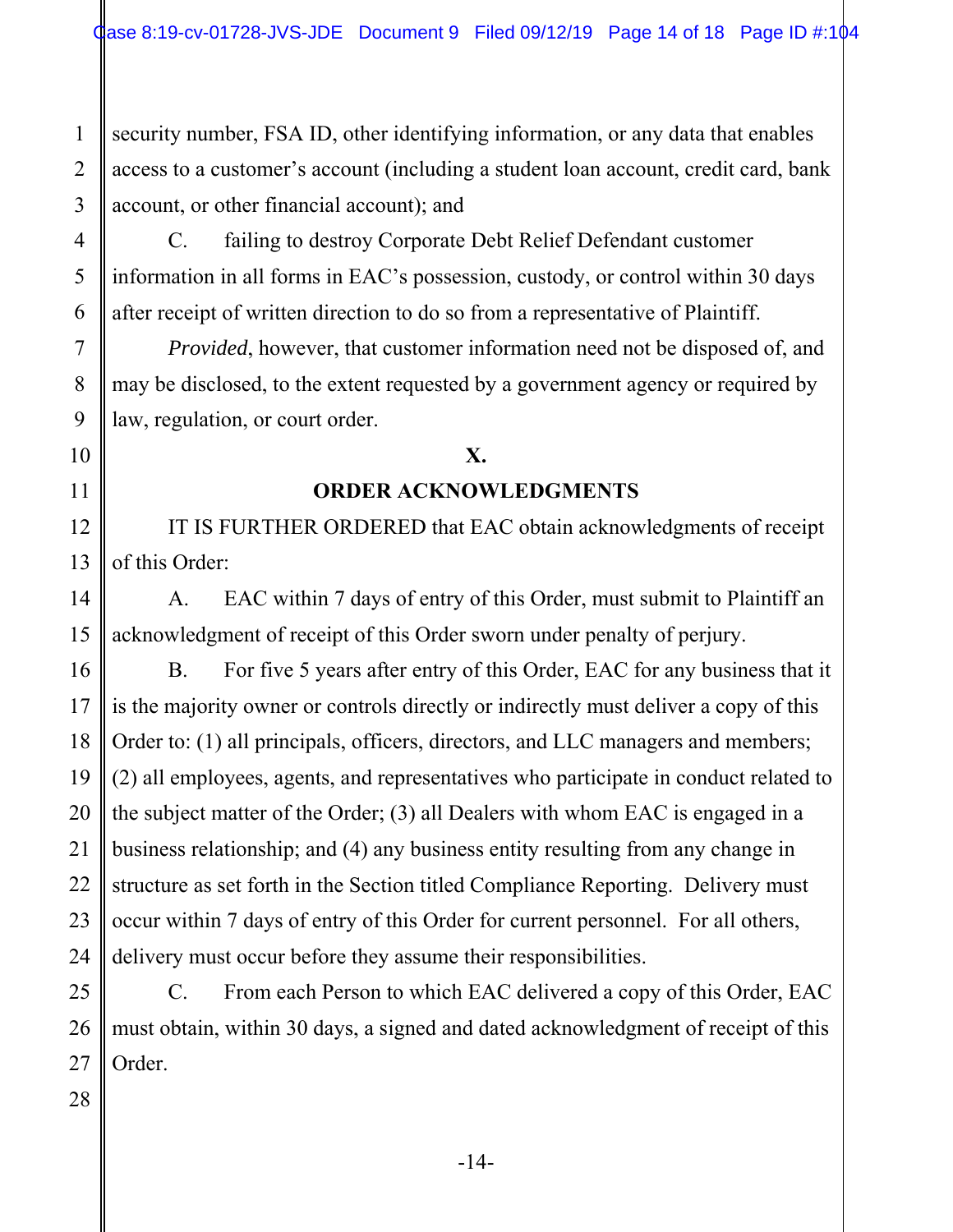## **COMPLIANCE REPORTING**

 IT IS FURTHER ORDERED that EAC make timely submissions to Plaintiff:

A. One year after entry of this Order, EAC must submit a compliance report, sworn under penalty of perjury:

 1. EAC must: (a) identify the primary physical, postal, and email address and telephone number, as designated points of contact, which representatives of Plaintiff may use to communicate with EAC; (b) identify all of EAC's businesses by all of their names, telephone numbers, and physical, postal, email, and Internet addresses; (c) describe the activities of each business, including the goods and services offered, the means of advertising, marketing, and sales, and the involvement of any other defendant in this proceeding; (d) describe in detail whether and how EAC is in compliance with each Section of this Order; and (e) provide a copy of each Order Acknowledgment obtained pursuant to this Order, unless previously submitted to Plaintiff.

B. For 20 years after entry of this Order, EAC must submit a compliance notice, sworn under penalty of perjury, within 14 days of any change in the following:

 1. EAC must report any change in: (a) any designated point of contact; or (b) the structure of EAC or any entity that EAC has any ownership interest in or controls directly or indirectly that may affect compliance obligations arising under this Order, including: creation, merger, sale, or dissolution of the entity or any subsidiary, parent, or affiliate that engages in any acts or practices subject to this Order.

C. EAC must submit to the Plaintiff notice of the filing of any bankruptcy petition, insolvency proceeding, or similar proceeding by or against EAC within 14 days of its filing.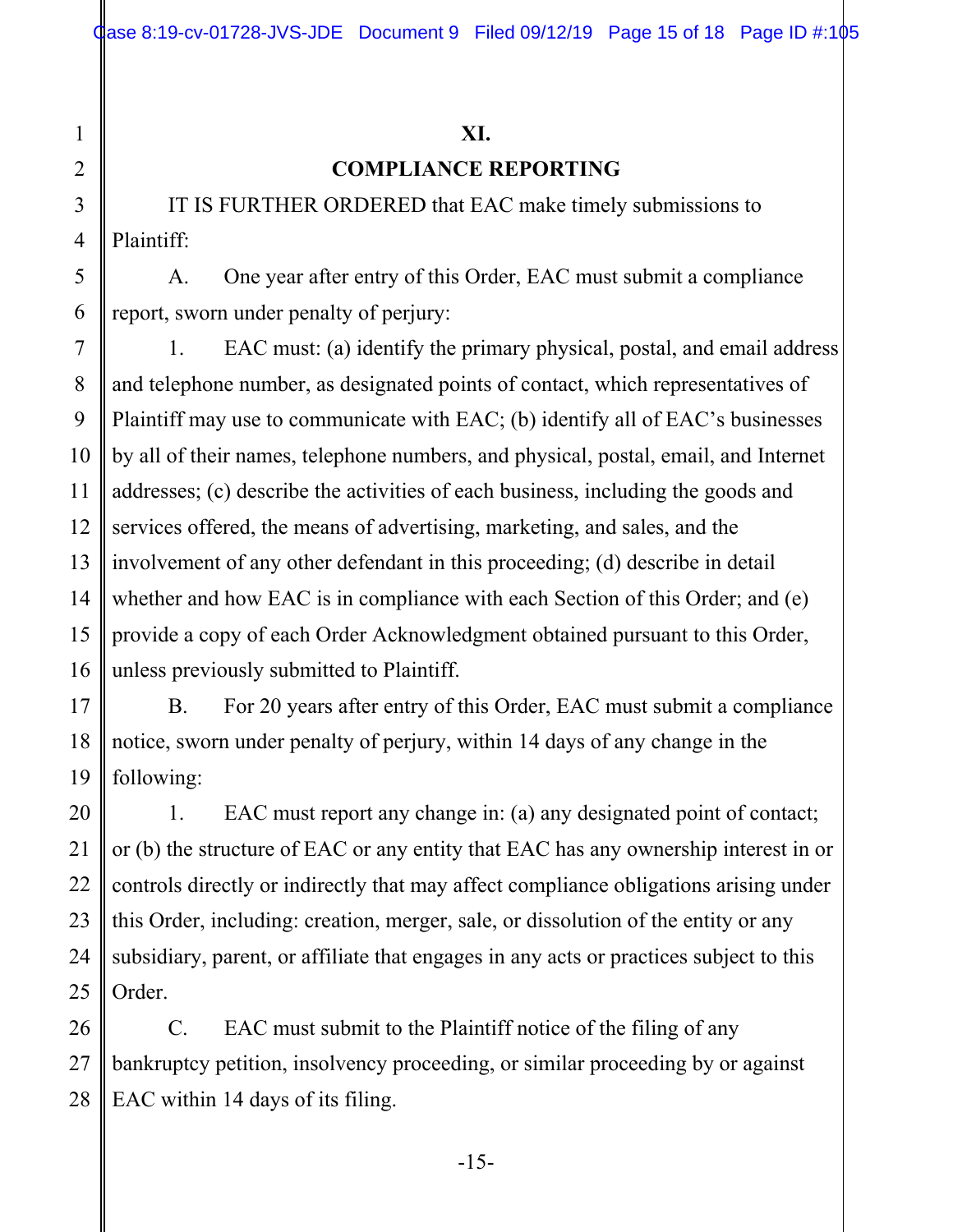D. Any submission to Plaintiff required by this Order to be sworn under penalty of perjury must be true and accurate and comply with 28 U.S.C. § 1746, such as by concluding: "I declare under penalty of perjury under the laws of the United States of America that the foregoing is true and correct. Executed on:

1

2

3

4

5

6

7

8

9

10

11

12

13

14

15

16

17

18

21

22

23

24

25

26

\_\_\_\_\_" and supplying the date, signatory's full name, title (if applicable), and signature.

E. Unless otherwise directed by a Commission representative in writing, all submissions to the Federal Trade Commission pursuant to this Order must be emailed to DEbrief@ftc.gov or sent by overnight courier (not the U.S. Postal Service) to: Associate Director for Enforcement, Bureau of Consumer Protection, Federal Trade Commission, 600 Pennsylvania Avenue NW, Washington, DC 20580. The subject line must begin: FTC v. Progress Advocates Group, LLC.

#### **XII.**

### **RECORDKEEPING**

 IT IS FURTHER ORDERED that EAC must create certain records for 20 years after entry of the Order, and retain each such records for 5 years. Specifically, for any business that EAC is a majority owner or controls directly or indirectly, must create and retain the following records:

 19 20 A. accounting records showing the revenues from all goods or services sold;

B. personnel records showing, for each person providing services, whether as an employee or otherwise, that person's: name; addresses; telephone numbers; job title or position; dates of service; and (if applicable) the reason for termination;

C. records of all consumer complaints and refund requests, whether received directly or indirectly, such as through a third party, and any response;

 27 28 D. all records necessary to demonstrate full compliance with each provision of this Order, including all submissions to the Plaintiff; and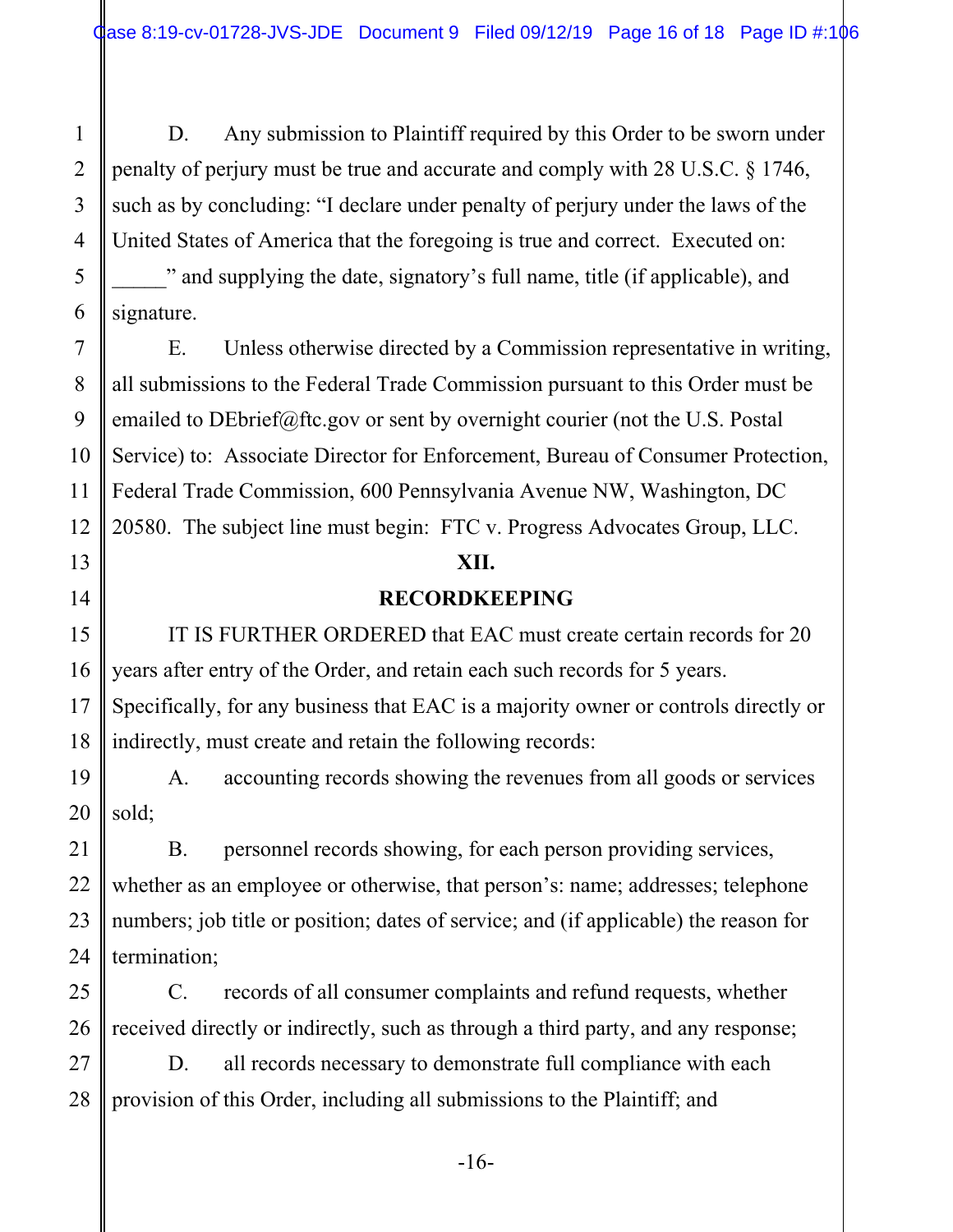E. a copy of each unique advertisement or other marketing material.

#### **XIII.**

## **COMPLIANCE MONITORING**

 IT IS FURTHER ORDERED that, for the purpose of monitoring EAC's compliance with this Order, including the financial representations upon which part of the judgment was suspended and any failure to transfer any assets as required by this Order:

 10 11 12 13 14 A. Within 14 days of receipt of a written request from a representative of Plaintiff, EAC must: submit additional compliance reports or other requested information, which must be sworn under penalty of perjury; appear for depositions; and produce documents for inspection and copying. Plaintiff is also authorized to obtain discovery, without further leave of court, using any of the procedures prescribed by Federal Rules of Civil Procedure 29, 30 (including telephonic depositions), 31, 33, 34, 36, 45, and 69.

B. For matters concerning this Order, Plaintiff is authorized to communicate directly with EAC. EAC must permit representatives of Plaintiff to interview any employee or other person affiliated with EAC who has agreed to such an interview. The person interviewed may have counsel present.

 19 20 21 22 23 24 C. Plaintiff may use all other lawful means, including posing, through its representatives as consumers, suppliers, or other individuals or entities, to EAC or any individual or entity affiliated with EAC, without the necessity of identification or prior notice. Nothing in this Order limits the Commission's lawful use of compulsory process, pursuant to Sections 9 and 20 of the FTC Act, 15 U.S.C. §§ 49, 57b-1.

 25 ///

 26 ///

 27 ///

28

1

2

3

4

5

6

7

8

9

15

16

17